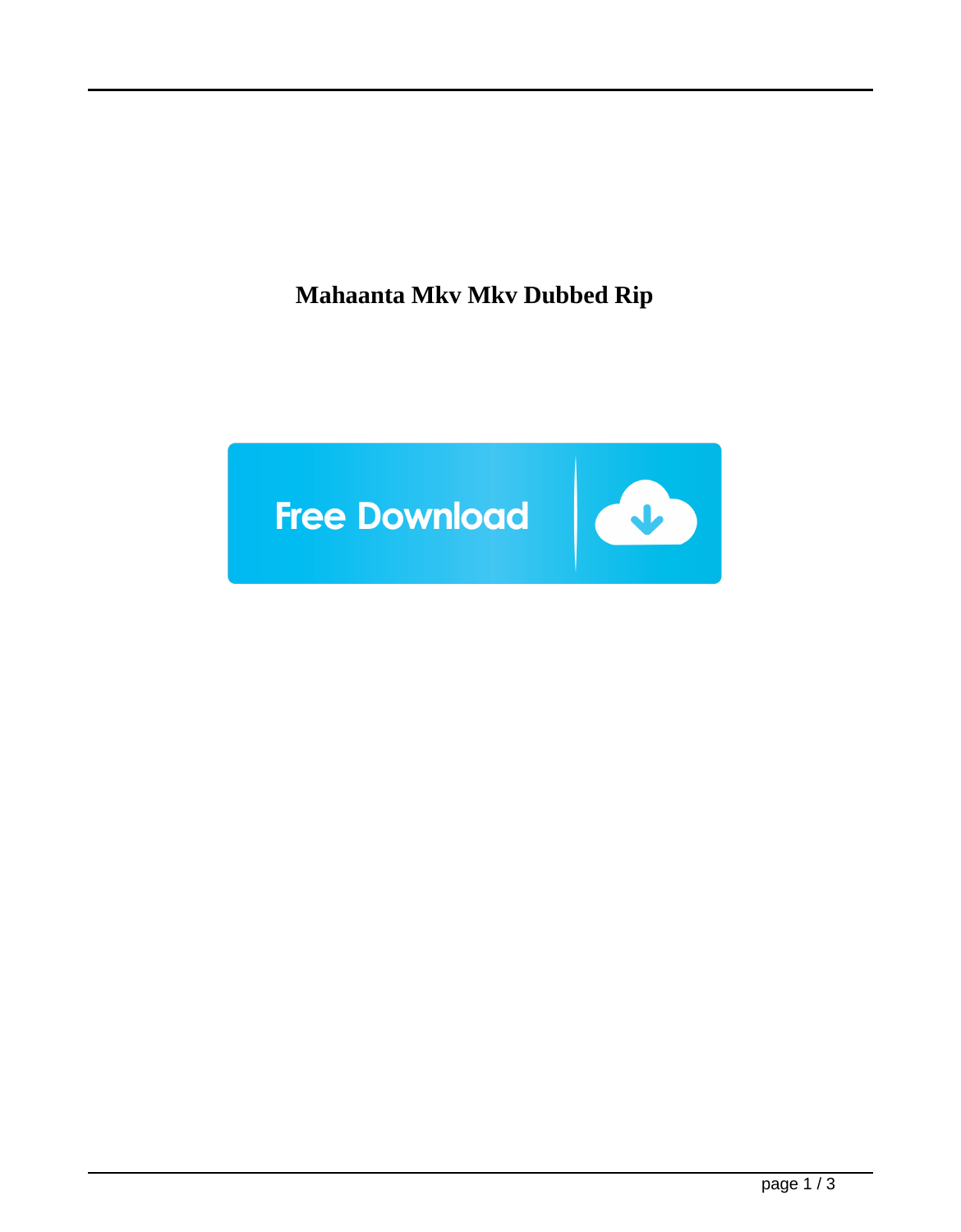TOP 100 latest Hindi Dubbed Bollywood movies. Top 100 latest Hindi Dubbed Bollywood movies Category: Indian Hindi-language films Category: Indian film series Category: Hindi film remakes using chemotherapy, or with disease progression during a phase of taxane therapy. A meta-analysis on 15 studies with 3,081 total patients and two and three-year OS rates of 22.9% and 13.9% was performed.^[@B23]^ The more recent studies were not included in this meta-analysis. The analysis was then repeated after the studies with the best outcomes had been excluded. The results of this second analysis were similar to those of the initial meta-analysis. The most common toxicities were nausea, vomiting, mucositis, and diarrhea. Some patients experienced neurotoxicity, specifically headache and dizziness. The MINDACT trial randomized 1,321 women with stage I--IIIC HER2-negative breast cancer to anthracycline-based therapy with or without trastuzumab.^[@B24]^ Median follow-up was 62 months. The overall OS was not significantly different between the two groups (hazard ratio  $\langle$ HR\], 0.85; 95% CI, 0.71--1.02; P =.077). At the time of study design, the MINDACT protocol was amended to exclude patients with poor performance status (ECOG ? 3). The updated analysis of 1,093 patients with a median follow-up of 91.7 months included 539 patients with ECOG performance status of 0 and 0.89% ( $n = 5$ ) of patients had an OS of 6.6 years. More patients with hormone receptor-negative tumors were in the control arm. The updated data are promising but should be interpreted with caution. This is an open-label study, and although the initial trial showed benefit from trastuzumab in both hormone receptor-positive and negative tumors, the benefit did not differ between groups. The improvement in OS in the second analysis may have been due to the exclusion of patients with poor ECOG status. Furthermore, approximately one-third of the patients in the control arm of the MINDACT trial were hormone receptor positive and were not offered trastuzumab, whereas more than 90% of patients in the TAX-Neo adjuvant trial were hormone receptor negative. Thus, the control arm of the MINDACT trial likely

Mahaanta (1997) Full Hindi Movie Jeetendra, Sanjay Dutt, Madhuri Dixit, Amrish Puri . Mahaanta (1997) Full Hindi Movie Jeetendra, Sanjay Dutt, Madhuri Dixit, Amrish Puri . Mahaanta (1997) Full Hindi Movie Jeetendra, Sanjay Dutt, Madhuri Dixit, Amrish Puri . Mahaanta (1997) Full Hindi Movie Jeetendra, Sanjay Dutt, Madhuri Dixit, Amrish Puri . Mahaanta (1997) Full Hindi Movie Jeetendra, Sanjay Dutt, Madhuri Dixit, Amrish Puri . Mahaanta (1997) Full Hindi Movie Jeetendra, Sanjay Dutt, Madhuri Dixit, Amrish Puri . Mahaanta (1997) Full Hindi Movie Jeetendra, Sanjay Dutt, Madhuri Dixit, Amrish Puri . Mahaanta (1997) Full Hindi Movie Jeetendra, Sanjay Dutt, Madhuri Dixit, Amrish Puri . Mahaanta (1997) Full Hindi Movie Jeetendra, Sanjay Dutt, Madhuri Dixit, Amrish Puri .